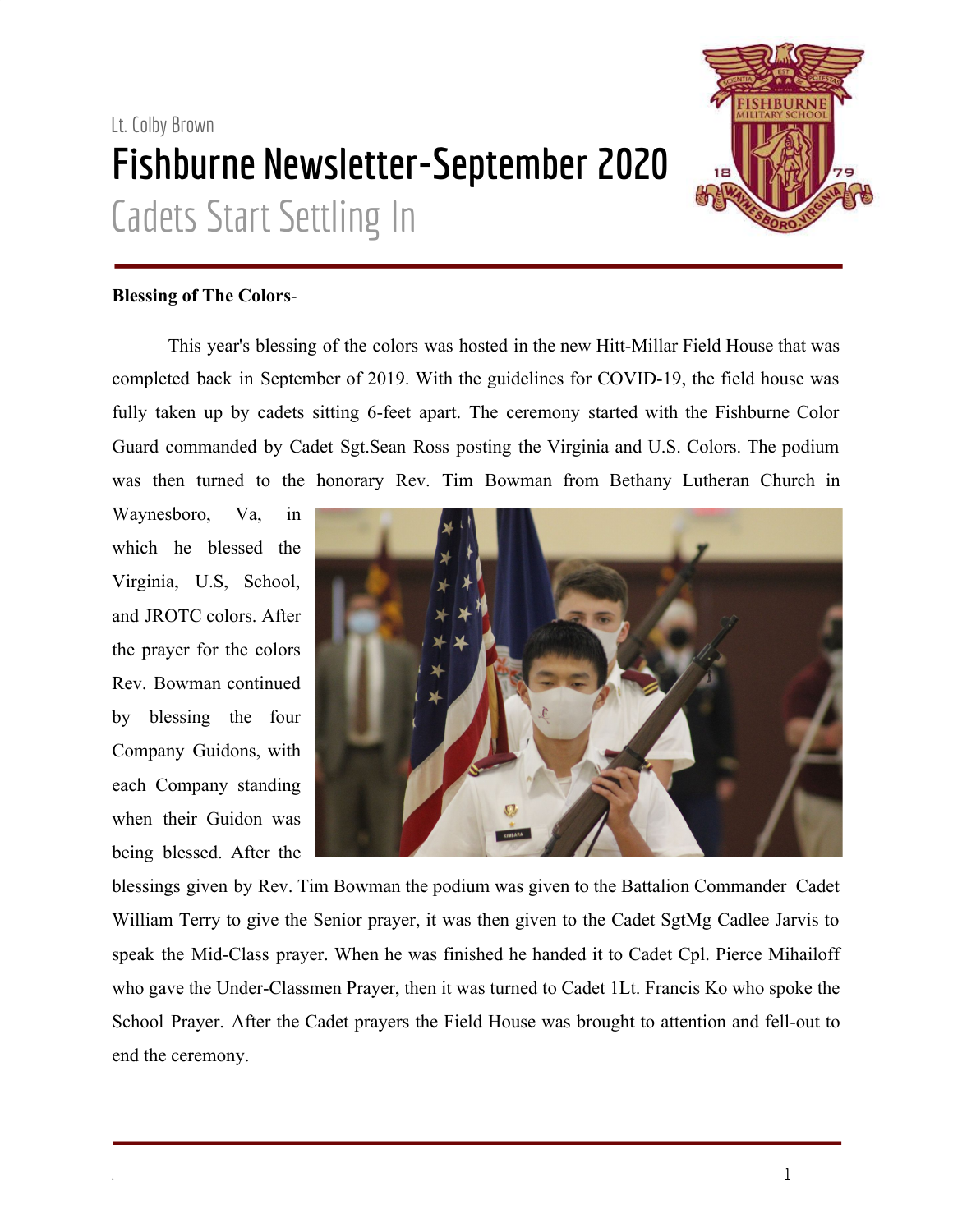

#### **Looking Into The Corps-**

This week's "Looking into the Corps" will focus on the four Company Commanders. These four hard working cadets have been giving back to Fishburne for more than three years, and this year is their year to lead the corps to greatness. This year the Commanders have a more difficult time leading their Company's due to COVID-19. The restrictions that have been set by the State have made the Company Commanders going non-stop. Riley Malone, Alpha Company Commander said "The hardest restrictions to maintain are making sure everyone is wearing a mask and ensuring cadets are not in others rooms. This is especially hard since so much of our lifestyle revolves around cadet interaction, eliminating that is extremely difficult and has led to a dent in company, and indeed battalion morale." This year they have to crack down hard on their Companies with higiene, by making sure they keep masks on and shower daily. With the extra duties that are given to the Commanders they are doing an excellent job. This year alone has been a year for the History books and these Company Commanders are making that a possibility and Fishburne Staff, Parents, and Cadets thank you.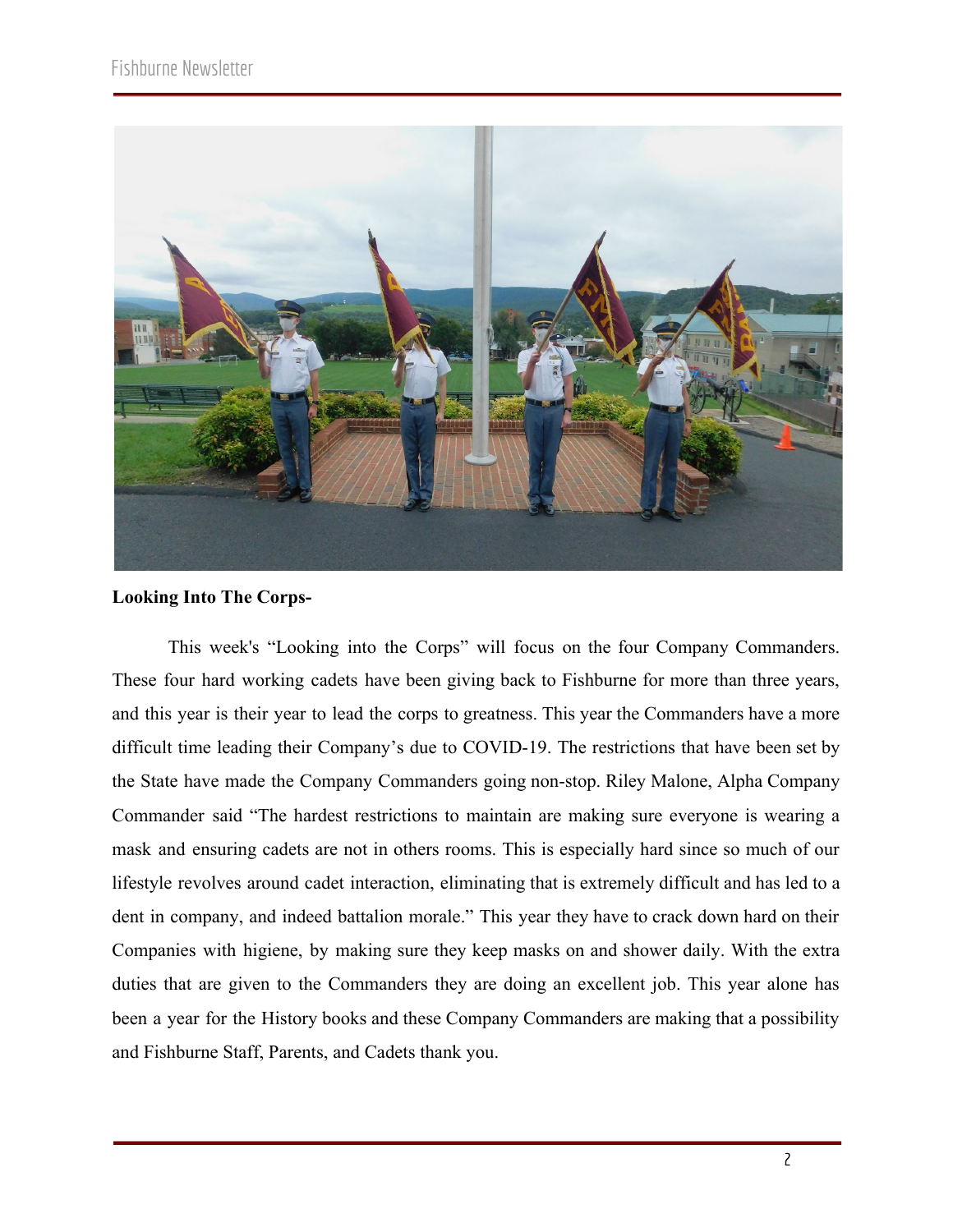

## **Cadet Challenges**

The first, second, and third week of PT and Uniform Inspection competitions was very competitive. The winners of the competitions would get a banner to hang on their Guidons. The first week winners for both PT and Uniform Inspections were swept by Charlie as they took a jumping lead into the month. The second week was a little more competitive with the PT of the week once again going to Charlie but Alpha came in and surprised the whole corp with an outstanding Uniform Inspection that impressed the Battalion Commander and SgMg Carrion. After a very confusing week three the results came in and the whole corps was hyped to hear that Band Company had blown through the competitions and won both PT and Uniform Inspection.